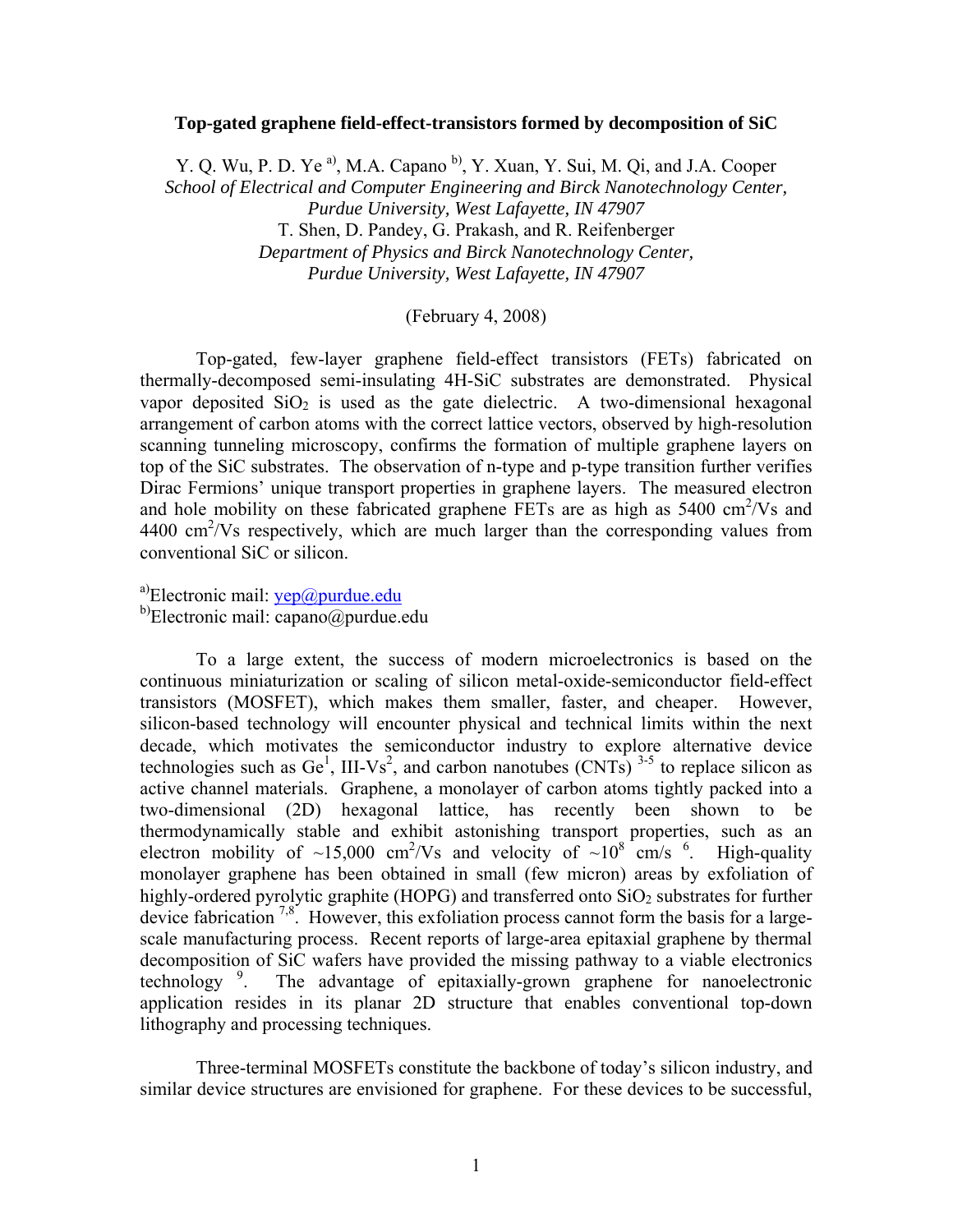carrier transport in the conduction channel must be controlled efficiently by the top-gate structure. Some attempts to address these issues were reported very recently, both on peeled graphene flakes  $10$  or SiC surfaces after graphitization  $11$ . In this letter, the observation of n-type and p-type transition on epitaxially-grown graphene films by topgate bias is reported. More importantly, the measured electron and hole mobilities on fabricated top-gate graphene field-effect transistors exceeds  $5400 \text{ cm}^2/\text{Vs}$  and  $4400 \text{ s}$  $\text{cm}^2/\text{Vs}$ , respectively. This is one order-of-magnitude higher than earlier reported  $^{11}$ , and approaches the values obtained from exfoliated graphene films  $6-8$ .

The graphene films were grown on the carbon or silicon face of semi-insulating 4H-SiC substrates in an Epigress VP508 SiC hot-wall chemical vapor deposition (CVD) reactor. The off-cut angle of the substrate is nominally zero degrees. Prior to growth, substrates are subjected to a hydrogen etch at  $1600\,^{\circ}\text{C}$  for 5 minutes, followed by cooling the samples to below 700  $^{\circ}$ C. After evacuating hydrogen from the system, the growth environment is pumped to an approximate pressure of  $2\times10^{-7}$  mbar before temperature ramping at a rate of 10-20  $\degree$ C/min. up to a specified growth temperature. Growth temperatures investigated ranged from 1350  $^{\circ}$ C – 1650  $^{\circ}$ C. Scanning tunneling microscopy (STM) images taken at a constant set point current of 0.5 nA with a bias of -  $0.5$  V revealed nanometer high steps as illustrated in Figure 1(a), implying that graphene follows the 4H-SiC surface topography after  $H_2$  etching. The surface roughness of a plateau was measured to be  $\sim 0.2$  nm. This morphology is critical in achieving highmobility graphene films on SiC. Atomic resolved STM images within a graphene-like domain were performed in constant height mode. Figure 1(b) shows a typical atomicresolution STM image after denoising using a FFT filter. The image is superimposed with a triangular lattice with lattice vectors of 0.25 nm, agreeing well with the expected 0.246 nm lattice spacing of HOPG. This is far different from the 0.307 nm lattice constant of 4H SiC. The observed triangular lattice is expected from the Bernal stacking of neighboring graphene sheets, as in HOPG.<sup>12</sup> The formation of multiple graphene layers on SiC after high temperature decomposition is further confirmed by the similar measurement on HOPG, where a similar triangular sublattice is observed with the lattice vectors of 0.26 nm.

The device structure of the fabricated graphene FET is shown in the inset of Fig. 2(a). Device isolation of the graphene film was realized by 120 nm deep  $SF_6$  based dry etching with photo-lithographically defined photoresist as a protection layer. Ti/Au metallization was used to form Ohmic contacts on graphene as source and drain. Physical vapor deposition (PVD)  $SiO<sub>2</sub>$  was used as top-gate dielectric. Plasma-based processing was avoided to prevent damage to the graphene films. Chemical vapor deposition (CVD) or atomic layer deposition (ALD) cannot form high-quality dielectrics on the basal plane of graphene without a non-covalent functionalization layer.<sup>13-15</sup> Finally, conventional Ni/Au metals were electron-beam evaporated, followed by lift-off to form the gate electrodes. The process requires three levels of lithography (isolation, ohmic, and gate), all done using a contact printer.

Figure. 2(a) shows the dc  $I_d$ - $V_{ds}$  characteristic with a gate bias from -1 to 2.5 V on a device with a fully-covered gate, as shown in the inset. The measured graphene FET has a designed gate length  $(L<sub>e</sub>)$  of 400 µm and a gate width  $(L<sub>w</sub>)$  of 50 µm. The gate oxide is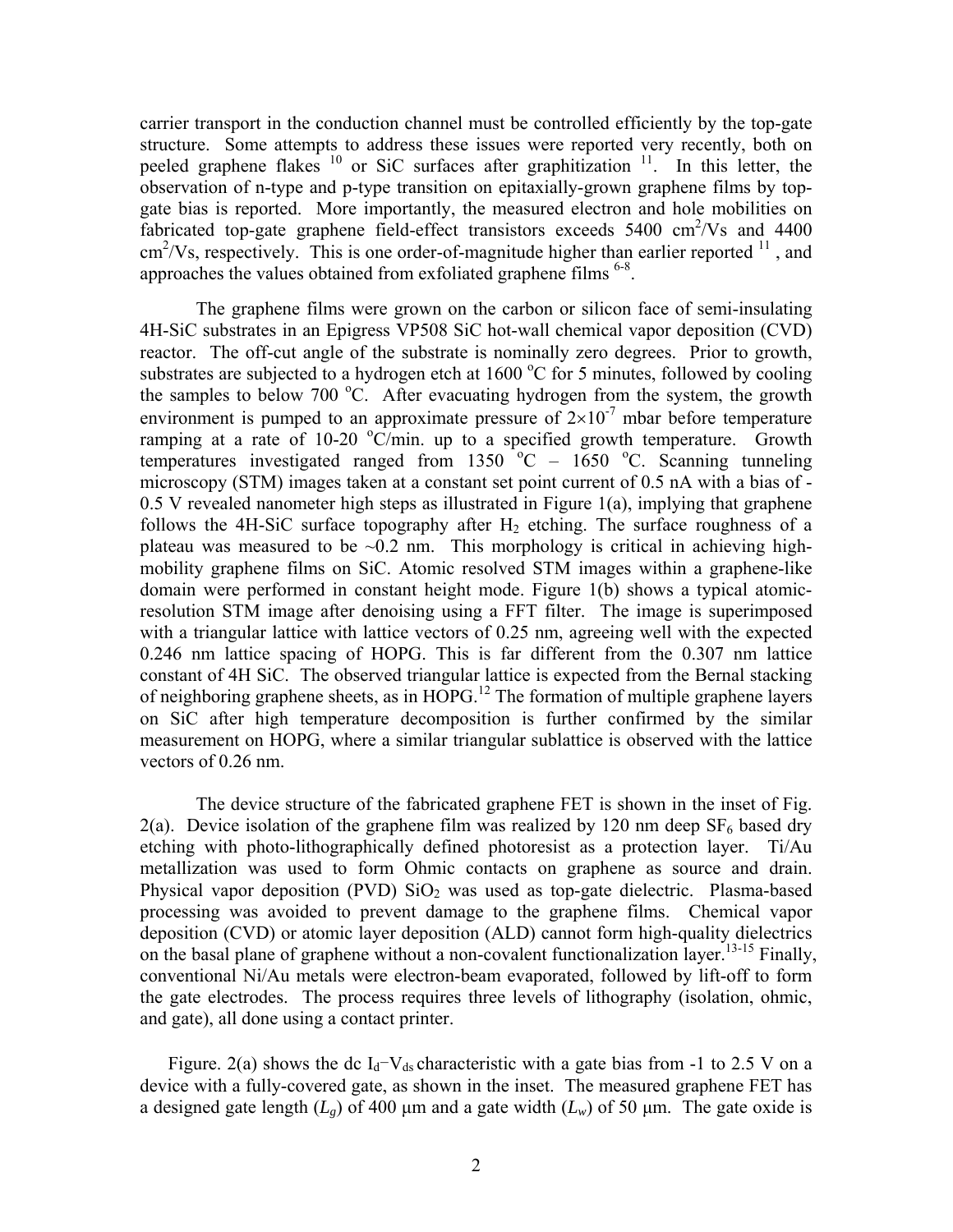50 nm SiO<sub>2</sub>. The gate leakage current is very low, below  $10^{-9}$  A under the same bias conditions, corresponding to a gate leakage current density of  $3\times10^{-6}$  A/cm<sup>2</sup>. The drain current can be modulated by  $\sim$ 50% with a few volts gate bias. A reference SiC sample without the graphitization treatment, processed at the same time, shows no current  $(< 40$ pA). Figure 2(b) illustrates the transfer characteristics of this graphene FET at  $V_{ds} = 2 V$ . The drain current or conductance exhibits a region of minimum at  $V_{gs} \sim -0.8$  V. This dip in single-graphene layer is well documented, and corresponds to a minimum conductivity of  $\sim$   $4e^{2}/h$  at the charge neutrality point or Dirac point, where *e* and *h* are the electric charge and Planck's constant, respectively. It is the same physical origin here for multiple graphene films. The device cannot be turned off to zero drain current or conductance, since graphene or graphite is a semi-metal with no bandgap. A finite bandgap can be created by patterning graphene into graphene nano-ribbons,  $16-17$  but the dimensions of such ribbons press the limits of modern lithography. A finite bandgap may also be created by breaking the graphene sublattice symmetry using selective doping,  $18$  a vertical electric field,<sup>19</sup> or interactions with the underlying substrate.<sup>20</sup> With the conductance of  $1.25\times10^{-4}$  S in this particular device, we estimate that this few-layer graphene film could contain 6-7 layers of graphene. The slope of the drain current shows that the peak extrinsic transconductance  $(G_m)$  is  $\sim 1.4$  mS/mm, due to its extraordinarily large gate length. Assuming that epitaxially grown few-layer graphene on SiC has the same layer-by-layer separation of 0.335 nm as HOPG, the conduction channel of this particular device should be constrained within  $\sim$ 2.0 nm. The channel mobility can be simply estimated by  $\mu = [(\Delta I_d/V_{ds})/(L_w/L_g)]/C_{ox}\Delta V_{gs}$  using the surface-channel device formula. Here,  $C_{ox}$  is determined by  $\varepsilon_0 \varepsilon_r A/d$ , where  $\varepsilon_0$  is permittivity of free space,  $\varepsilon_r$  is 3.0 for PVD  $SiO<sub>2</sub>$  without annealing, A is unit area, and d is the gate oxide thickness. The extracted electron effective mobility is as high as  $5,400 \text{ cm}^2/\text{Vs}$ , one order-ofmagnitude higher than the value reported in Ref. [11], and approaching values reported in exfoliated graphene films.<sup>6-8</sup> In contrast to Ref.  $[10]$ , no significant degradation of mobility is observed due to the use of  $PVD$   $SiO<sub>2</sub>$ . The device characteristics could become ambipolar like at low charge density or near Dirac point  $14,21,22$ . A simple approach, proposed by Huard et al., is used to further characterize the sample by extracting the p-n junction resistance<sup>21</sup>, as shown by the dashed lines in Figure 2(b). The corrected electron mobility drops 10-30% around Dirac point  $V_{gs} = -0.8V$ . Note that this correction does not have to be needed at unipolar condition or at high charge density.

To accurately control the number of graphene layers formed by decomposition of the SiC surface remains a challenge. Figure 3(a) shows graphene sheet resistivity as a function of growth temperature for ten growth runs. It is obvious that the number of graphene layers can be controlled by decomposition temperature, time, and other processing conditions. 1500 -1550  $\mathrm{^{\circ}C}$  is the growth temperature window for monolayer graphene films on Si face of SiC in the CVD system used in these experiments. Figure 3(b) illustrates drain conductance vs.  $V_{gs}$  characteristics as a function of  $V_{ds}$  on a similar graphene FET with the possibility of only one monolayer. The drain current at low drain voltage  $V_{ds}$  = 0.2V is around 2×10<sup>-6</sup> A, which corresponds to a sheet conductivity of 2  $e^2/h$ , the same order as 4  $e^2/h$  for a single graphene layer. A clear n-type to p-type transition, a critical feature for the graphene band structure, is also observed after gate bias sweeps beyond -20 V. The  $SiO<sub>2</sub>$  is 120 nm thick, with the gate leakage current less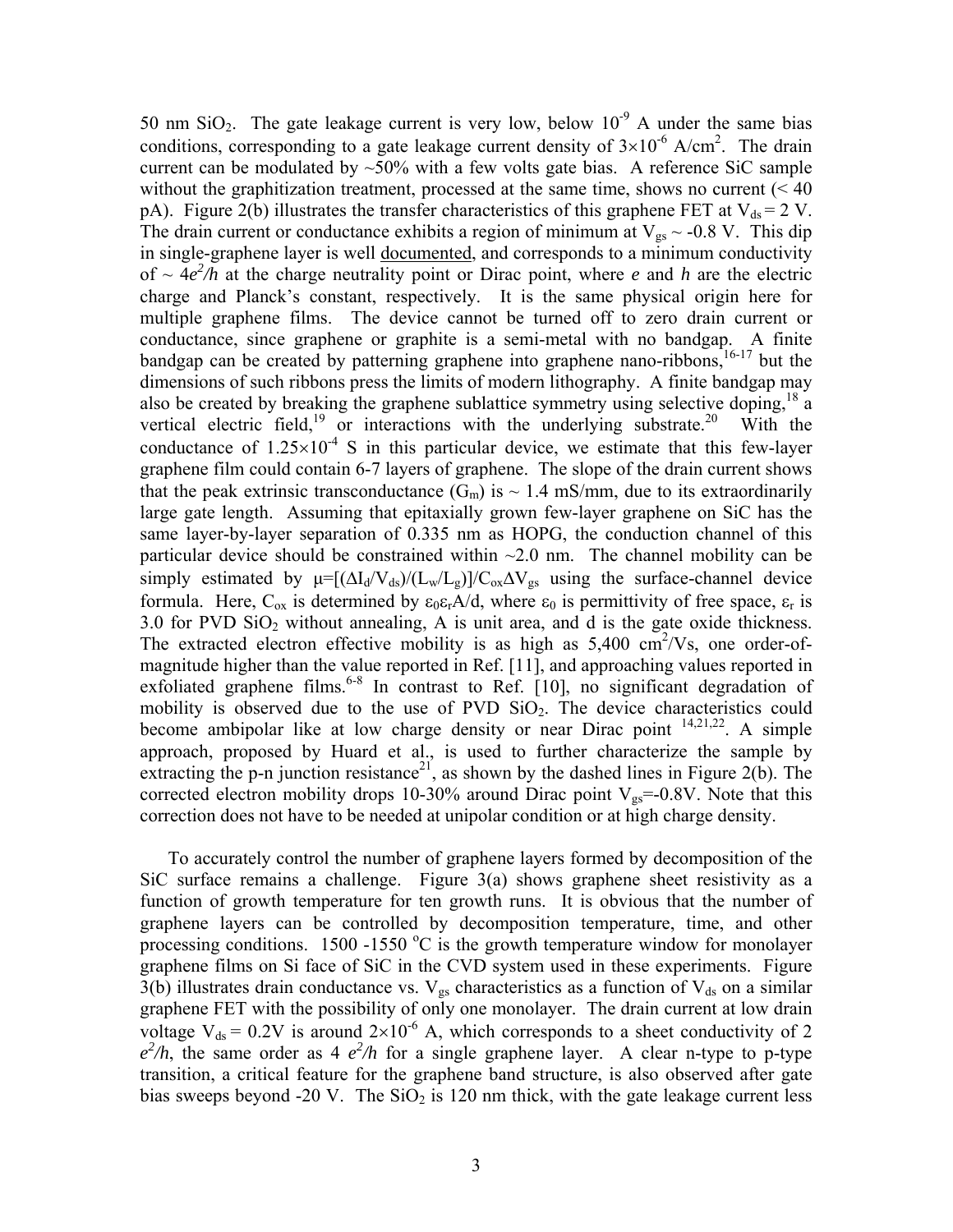than  $10^{-7}$  A under gate bias from -22 V to 20 V. From the simple calculation described above, the hole mobility and electron mobility are  $4,400 \text{ cm}^2/\text{Vs}$  and  $2,000 \text{ cm}^2/\text{Vs}$ , respectively. The origin of the observed flat features at the n-type to p-type transition is unclear. It could be introduced by substrate leakage current related to the relative low substrate resistivity (on the order of  $10^5 \Omega$  cm) of the semi-insulating SiC substrate. This does not exclude the possibility of opening a bandgap in the top monolayer of graphene, coupled with a buffer graphene layer.<sup>20</sup> In particular, the narrowing plateau feature with increasing drain voltage fits the bandgap picture well. It could also be related to the coexistence of thermally-activated electrons and holes near the Dirac point at room temperature  $23$ . It could also be related with creating a large fluctuating region, where average carrier density is smaller than disorder or domain boundary induced fluctuations <sup>24</sup>. More experimental and theoretical studies are needed to clarify these points. The drain conductance is not independent of drain voltage, since device operation could become complicated if part of the channel is negatively gate-biased and part is positively gatebiased, as referenced to the neutrality point or Dirac point.

In summary, few-layer graphene FET fabricated on decomposed semi-insulating SiC substrates with  $SiO<sub>2</sub>$  as gate dielectric is fabricated. A clear n-type to p-type transition at the Dirac point is observed. A maximum electron mobility of  $\frac{5,400 \text{ cm}^2}{\text{N}}$ s and hole mobility of  $4,400 \text{ cm}^2/\text{Vs}$  is achieved. Graphene is a promising electronic material for future nanoelectronics, due to its high carrier mobility and high Fermi velocity compared to conventional semiconductors.

The authors would like to thank J. Appenzeller, M. S. Lundstrom, and L. Rokhinson for the valuable discussions.

## **References**

[1] H. Shang, H. Okorn-Schimdt, J. Ott, P. Kozlowski, S. Steen, E.C. Jones, H.S.P. Wong, W. Hanesch, *IEEE Electron Device Letters* **24**, 242 (2003).

[2] P.D. Ye, G.D. Wilk, J. Kwo, B. Yang, H.-J.L. Gossmann, M. Frei, S.N.G. Chu, J.P. Mannaerts, M. Sergent, M. Hong, K. Ng, J. Bude, *IEEE Electron Devices Lett.* **24**, 209 (2003).

[3] S.J. Tans, R.M. Verschueren, and C. Dekker, *Nature (London)* **393**, 49 (1998).

[4] A. Javey, G. Jing, W. Qian, M. Lundstrom, and H. Dai, *Nature (London)* **424**, 654 (2003).

[5] S.J. Wind, J. Appenzeller, R. Martel, V. Derycke, and P. Avouris, *Appl. Phys. Lett.* **80**, 3817 (2002).

[6] A.K. Geim and K.S. Novoselov, *Nature Materials* **6**, 183 (2007).

[7] K.S. Novoselov, A.K. Geim, S.V. Morozov, D. Jiang, Y. Zhang, S.V. Dubonos, I.V. Grigorieva, and A.A. Firsov, *Science* **306**, 666 (2004).

[8] Y. Zhang, Y.W. Tan, H.L. Stormer, and P. Kim, *Nature* **438**, 201 (2005).

[9] C. Berger, Z. Song, X. Li, X. Wu, N. Brown, C. Naud, D. Mayou, T. Li, J. Hass, A.N.

Marchenkov, E.H. Conrad, P.N. First, and W.A. de Heer, *Science* **312**, 1191 (2006).

[10] M.C. Lemme, T.J. Echtermeyer, M. Baus, and H. Kurz, *IEEE Electron Device Letters* **28**, 282 (2007).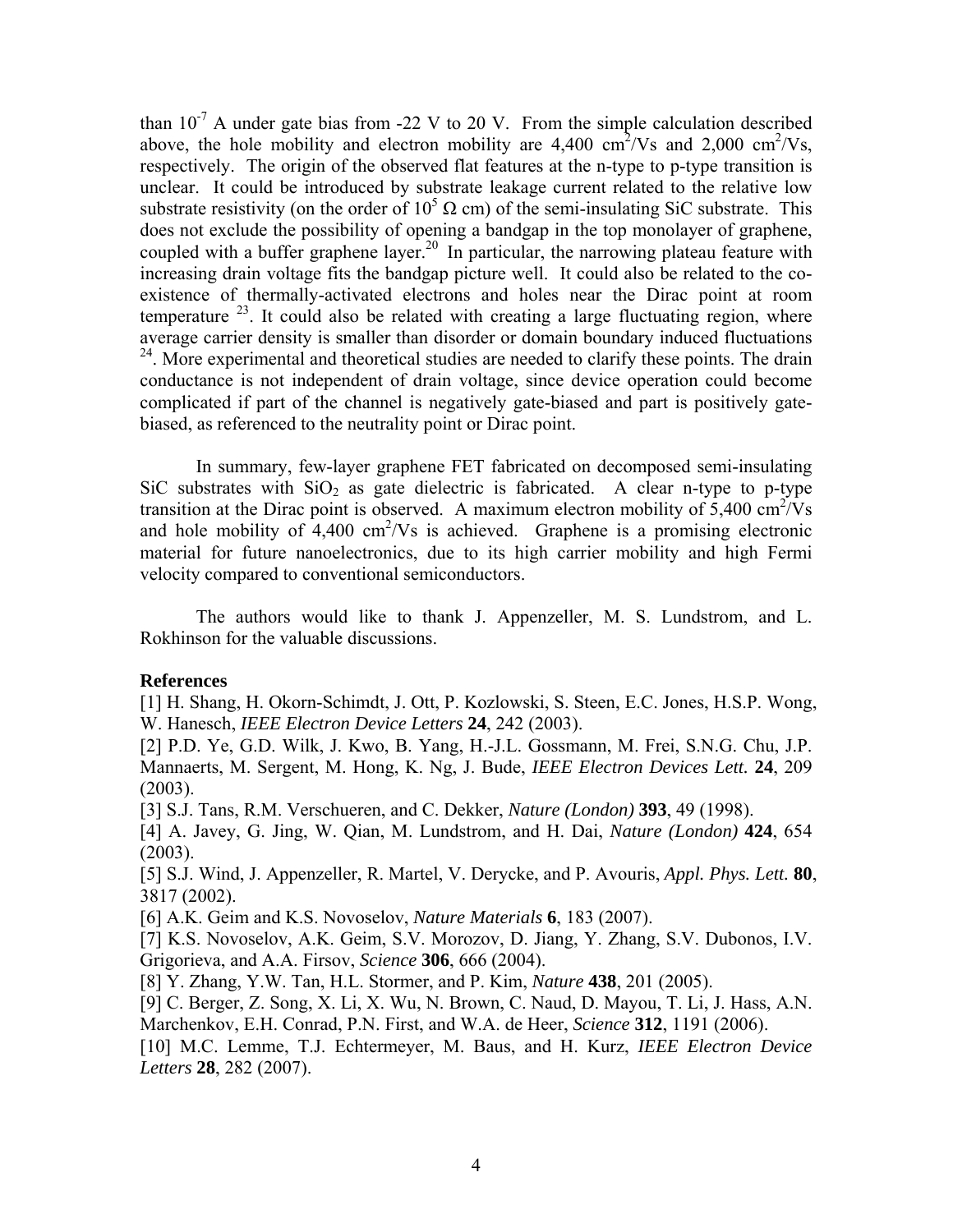[11] G. Gu, S. Niu, R.M. Feenstra, R.P. Devaty, W.J. Choyke, W.K. Chan, and M.G. Kane, *Appl. Phys. Lett.* **90**, 253507 (2007).

[12] V.W. Brar, Y. Zhang, Y. Yayon, T. Ohta, J.L. McChesney, A. Bostwick, E. Totenberg, K. Horn, M.F. Crommie, *Appl. Phys. Lett.* **91**, 122102 (2007).

[13] Y. Xuan, Y. Wu, T. Shen, M. Qi, M.A. Capano, J.A. Cooper, and P.D. Ye, *Appl. Phys. Lett.* **92**, 013101 (2008).

[14] J.R. Willaims, L. DiGarlo, and C.M. Marcus, *Science* **317**, 638 (2007).

[15] D.B. Farmer, R.G. Gordon, *Nano Letters* **6**, 699 (2006).

[16] M.Y. Han, B. Ozyilmaz, Y. Zhang, and P. Kim, *Phys. Rev. Lett.* **98**, 206805 (2007).

[17] P. Avouris, Z. Chen and V. Peterbeinos, *Nature Nanotechnology* **2**, 605 (2007).

[18] T. Ohta, A. Bostwick, T. Seyller, K. Horn, and E. Rotenberg, *Science* **313**, 951 (2006).

[19] J.B. Oostinga, H.B. Heersche, X. Liu, A.F. Morpurgo, and L.M.K. Vandersypen, arXiv/cond-mat./0707.2487

[20] S.Y. Zhou, G.-H. Gweon, A.V. Fedorov, P.N. First, W.A. de Heer, D.-H. Lee, F. Guinea, A.H. Castro Neto, and A. Lanzara, cond-mat. arXiv/cond-mat./0709.1706.

[21] B. Huard, J.A. Sulpizio, N. Stander, K. Todd, B. Yang, and D. Goldhaber-Gordon, *Physics Review Letters* **98**, 236803 (2007).

[22] B. Ozyilmaz, P. Jarillo-Herrero, D. Efetov, D.A. Abanin, L.S. Levitov, and P. Kim, Physical Review Letters **99**, 166804 (2007).

[23] T. Fang, A. Konar, H.L. Xing, and D. Jena, Applied Physics Letters 91, 92109  $(2007)$ .

[24] M.M. Fogler, L.I. Glazman, D.S. Novikov, and B.I. Shklovskii, arXiv:0710.2150v2.

## **Figure Captions**

Figure 1. The graphene layer was studied using an Omicron ultra-high-vacuum STM operating at room temperature in the low  $10^{-10}$  Torr regime. Etched W tips were used throughout. The XY piezo calibration was checked independently by imaging atoms in HOPG. (a) STM image of a graphene film formed on a carbon-face on-axis semiinsulating 4H SiC substrate. The 1.2 nm or 1.4 nm steps are unit steps in the basal plane of the SiC substrate. (b) Atomic resolution STM image of a triangular sublattice of carbon atoms in a graphene film. Due to the offset between two sublattices in a multiple graphene film, only every other surface atom is imaged.

Figure 2. (a)  $I_{ds}$  vs.  $V_{ds}$  as a function of  $V_{gs}$  on a few-layer graphene FET measured at room temperature.  $V_{gs}$  changes from 2.5 V (top) to -1.0 V (bottom) in 0.5 V steps. (b) Transfer characteristics of the same device at  $V_{ds} = 2$  V. The dashed lines are corrected one around Dirac point after extracting the p-n junction resistance or "odd" resistance component (see Ref. 21).

Figure 3. (a) Sheet resistivity of graphene films formed on SiC as a function of growth temperature. The gray line is a guide to the eye. (b) Drain conductance vs.  $V_{gs}$  as a function of  $V_{ds}$  on a possible monolayer graphene FET measured at room temperature. The graphene film is formed on Si face of SiC. A clear n-type to p-type transition is obtained once the gate bias is strongly positive or negative.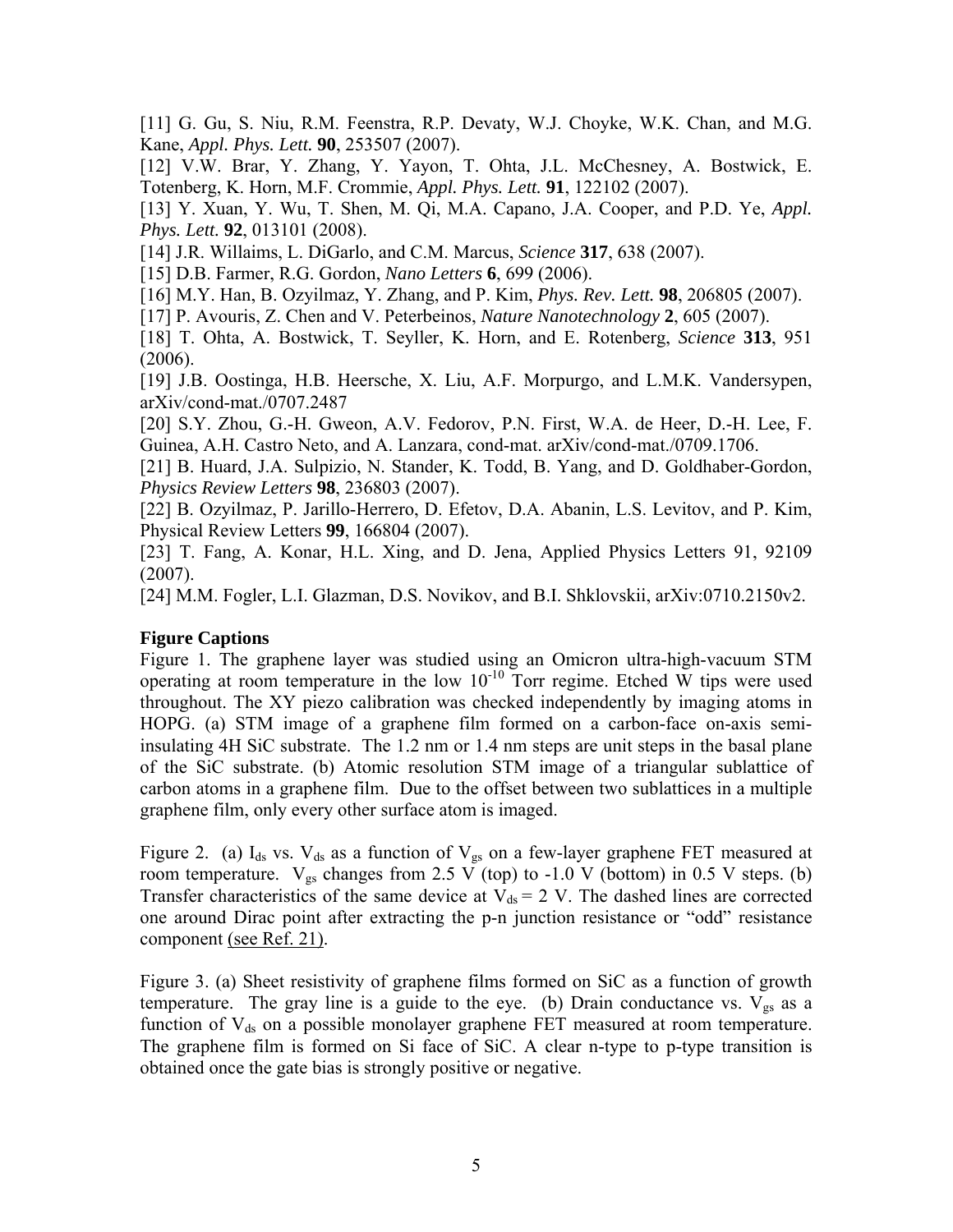

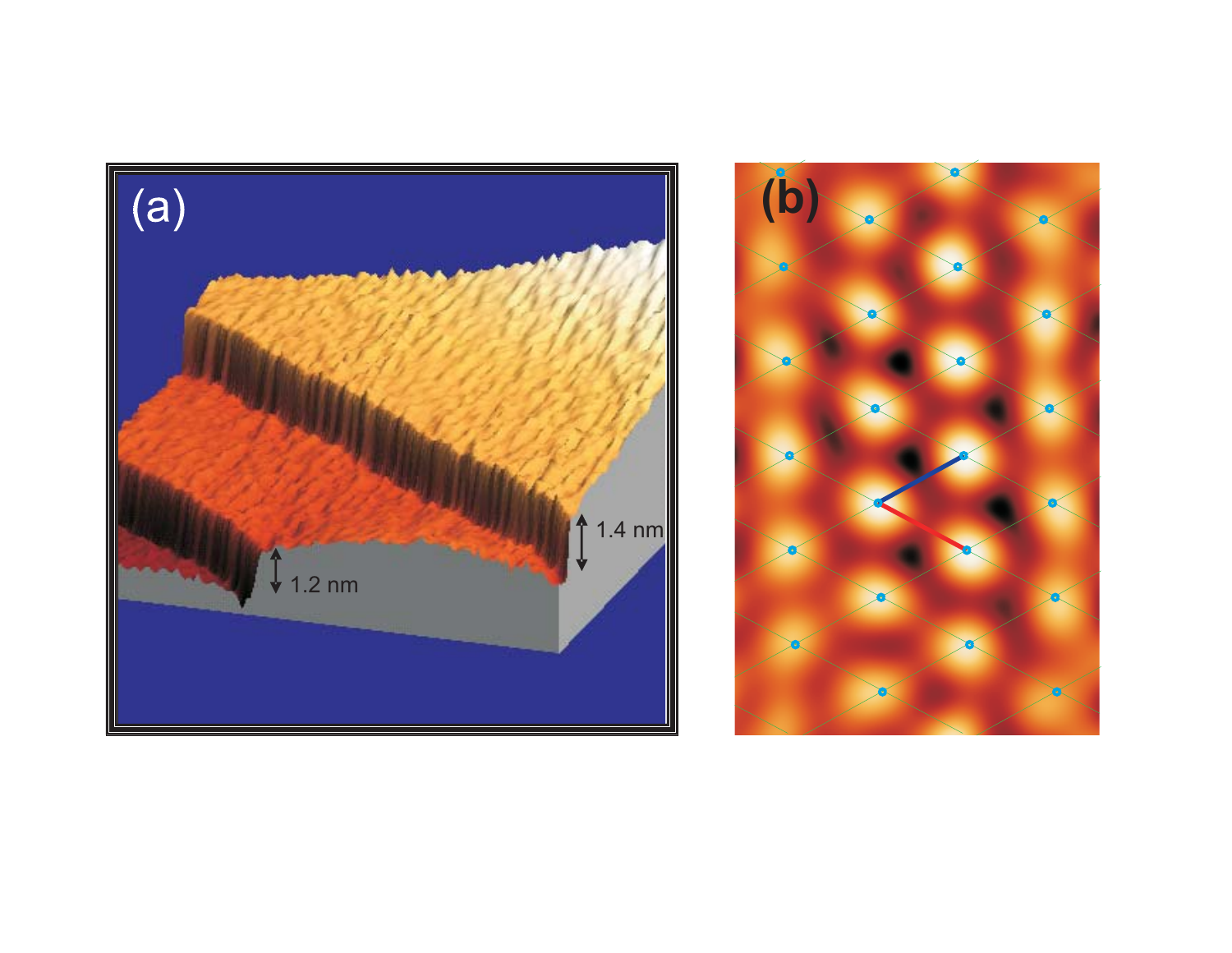